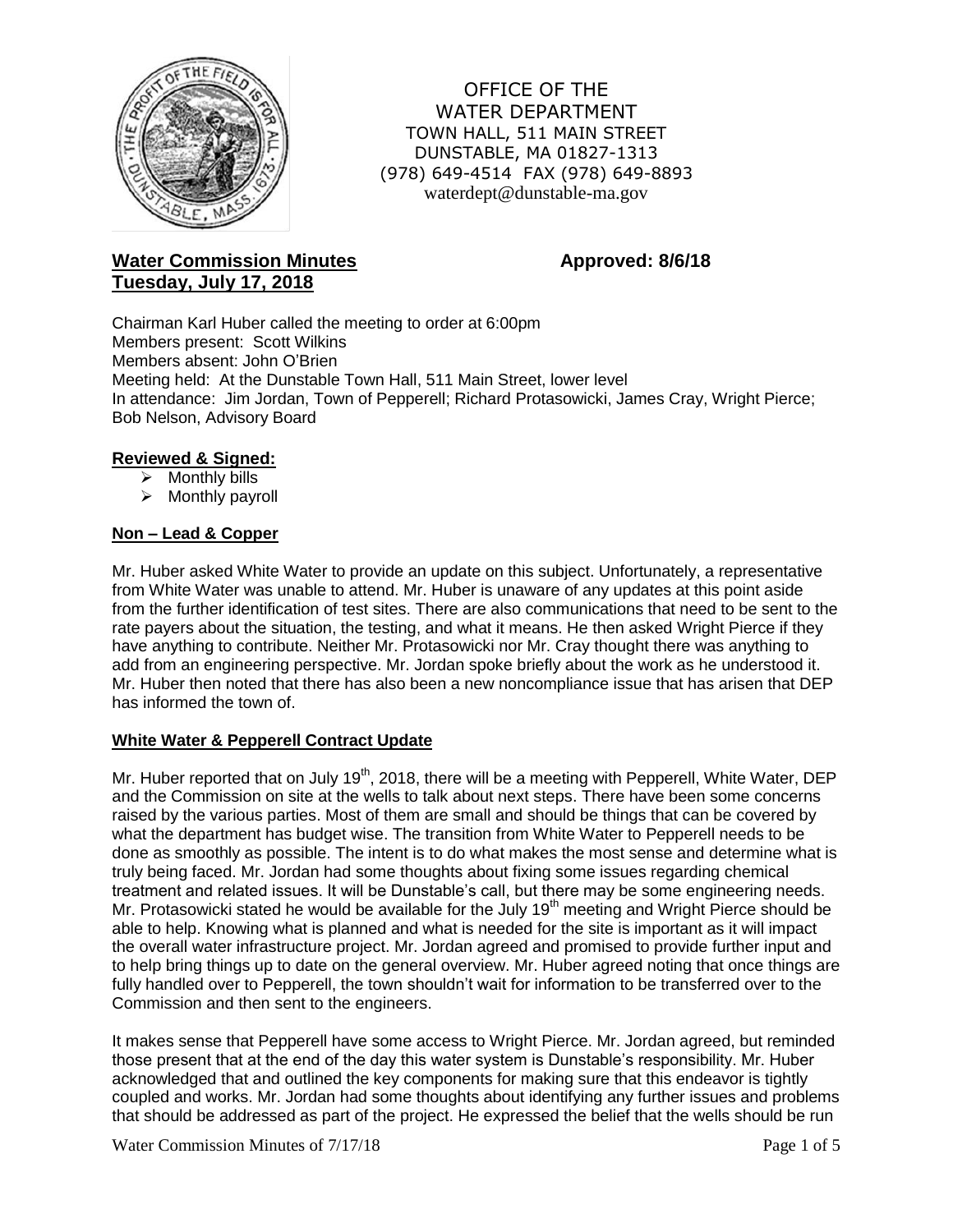independently and the issue with pH needs to be fixed. He also had thoughts about feedback on a related problem that doesn't make sense. It could be the meter, and be as simple as repositioning the meter, but it is indicative of the need for a through overview of the system. Mr. Cray had some thoughts about the location of the pumps and different parts of the system and how they could be moved. Obviously some things have been picked up on and ultimately once the system is fixed things will improve and see a positive effect on operations. Mr. Huber noted that looking back historically at the maintenance of the system; there have always been different conditions. Nothing has been consistent like it should be. This is why the Water Department has put emergency accounts in place and has reserves. Now makes sense to deploy these resources to address as much as can be done to ensure that the system is operating at its best. Mr. Jordan agreed saying that Pepperell doesn't want to take over a system that is doomed to failure in some way.

A working ballpark range needs to be determined for the immediate fixes. The costs for immediate fixes that Pepperell wants to see done and Pepperell feels that the numbers figured so far are high and expressed confidence that they will likely be less. At the end of the day, whatever the two water departments think is the right thing, DEP has to sign off on it. Mr. Huber agreed noting that this is part of why the July 19<sup>th</sup> meeting is important as DEP will be there. Everything aside, there needs to be some kind of agreement put in place. No bills have come in yet for this transition. So there needs to be some kind of plan. White Water is now committed to another town, so they can't continue to support Dunstable. So the reliance is on Pepperell. Mr. Jordan responded that if a plan can be identified to meet all the needs, fixes, and obligations with DEP, and there is a firm commitment then Pepperell will be more comfortable with entering into an agreement. Pepperell's Town Counsel had a few concerns that need to be addressed. One is that the Board of Selectmen in each town should sign the agreement. Mr. Huber's response was general agreement suggesting that the language and criteria for approval should be the same in both towns. There are workable solutions, there just need to be commitments in place. This is not unsolvable by any stretch of the imagination. That said, Pepperell doesn't want to jeopardize its own department and needs a clear commitment. There are still a few pieces that need to be put in place, but it is now about ready. Mr. Huber agreed noting that it is up to Dunstable to make things happen. So the next steps are scheduling. Mr. Jordan finished with a few suggestions for ways to make needed fixes more affordable. These might include assistance from the Highway Department and other town bodied.

## **VFD Update**

Everything has been installed properly but there remain some things still left to do on this front. Mr. Jordan suggested a time test. Mr. Huber agreed noting that the department hasn't had an opportunity yet to exercise it to ensure it is turning on and off properly. Mr. Jordan followed by noting that Pepperell likes to see at least one well operating properly rather than worrying about two wells. So the VFD is minor for Pepperell. They would rather focus on Well No. 2.

## **Infrastructure Project Update with Wright Pierce**

Mr. Cray and Mr. Protasowicki started off with an update. They've submitted the corrective action plan for the chemical feed. This can be fine-tuned with DEP on July  $19<sup>th</sup>$ . As far as the project itself, the elevated water storage tank is at 30 percent and that will be submitted for review soon and some input will be necessary. This will be placed on the Simmons's lot behind any public safety building would be placed. There is a memo that has been submitted with some miscellaneous data needs that Wright Pierce has. Things are otherwise in good shape. There will need to be some thought put into pipe layout and some existing services that should be addressed. Mr. Huber then brought up the issue of Complete Streets. It appears that the Water Department shouldn't have to follow on this project given the type of project being contemplated. NMCOG has been consulted and it appears that Complete Streets shouldn't have to apply. Still, Mr. Huber promised to double check with the appropriate parties to be sure. All that's being done is trenching and laying down pipe. So the only concern for Highway is the way that it might rip up the road. Still, it shouldn't classify as a redesign of the roadway substantially enough to justify consideration of bike lanes and sidewalks.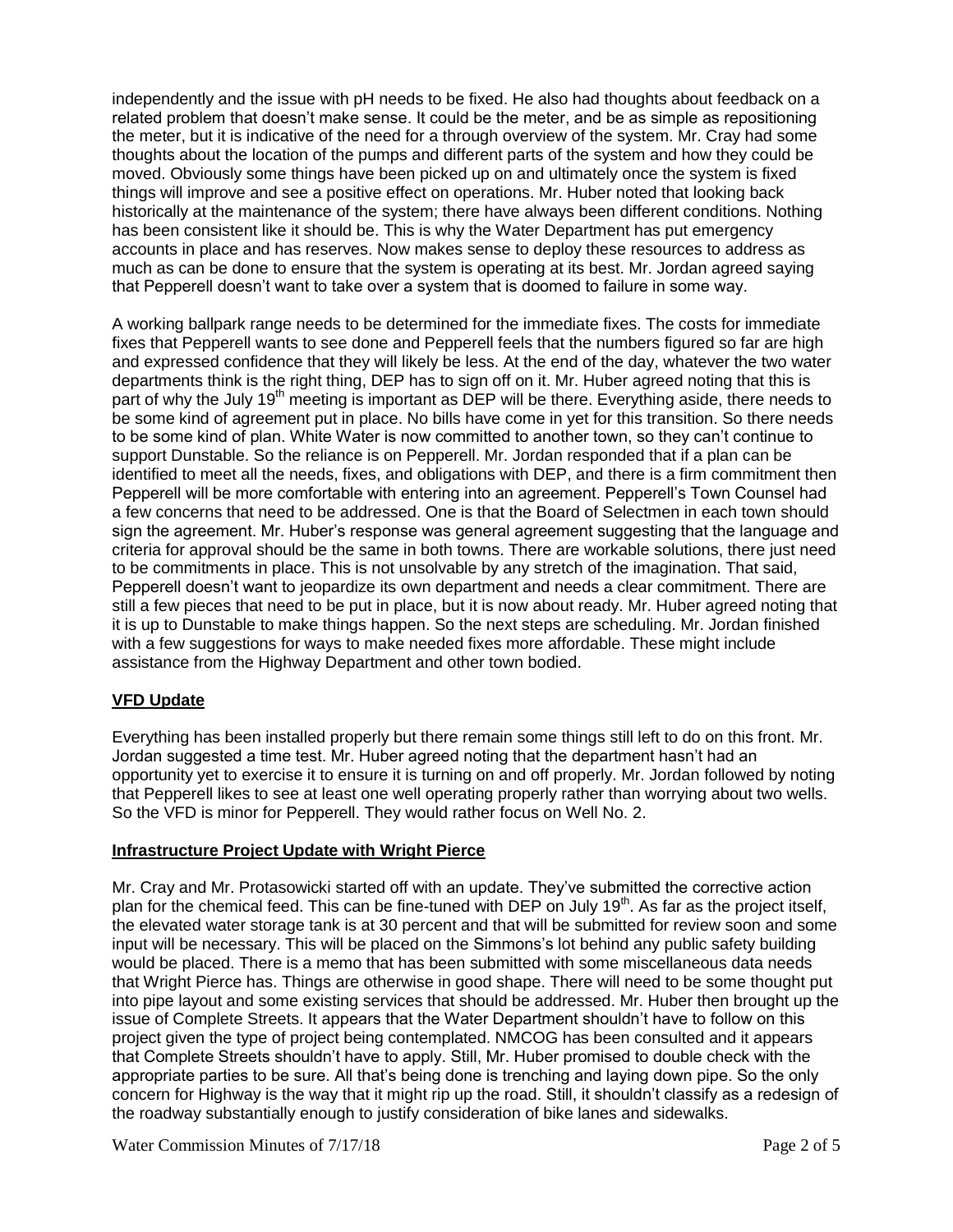Mr. Huber then asked what the best way for Wright Pierce and the Highway Department to ensure that everyone is on the same page. Mr. Cray felt that direct contact would likely work. Plus, he noted there are still borings that need to occur so Wright Pierce already needs to talk to Highway as it is. Mr. Protasowicki had some follow up questions about Highways standards for the borings. Mr. Huber agreed to contact Roads Commission and ask for contact info for Wright Pierce to use. Mr. Nelson suggested that some of the questions concerning costs and Complete Streets should be worked on with the Board of Selectmen and the Advisory Board as they may be able to help. Mr. Protasowicki noted that the borings are just to determine if there is ledge. They're insurance for the project. So borings could be forgone, but it might not be wise. Mr. Nelson suggested that feedback to all parties involved will help to move forward. Mr. Huber agreed to keep all parties updated. Mr. Cray then spoke about some other elements of the project. There will be a need for new electrical service and a widening of the access road to the well sites. Other fixes are relatively minor. There was a question as to whether or not the pipes in the street could handle both pumps running simultaneously. Mr. Cray had a few thoughts as to what could be done. Mr. Huber went over some of the past history of the system and what has been done in the past to increase capacity. Mr. Jordan noted some of the maintenance benefits that could be realized as part of the project.

Mr. Protasowicki noted that Wright Pierce didn't draft the original scope for the project and it might be wise to redevelop it. Mr. Wilkins noted some of the strengths of the system and ways to build upon them and save money. Mr. Huber suggested that the collaboration that is happening now on this project between all parties will truly help move things forward. Mr. Wilkins then had some questions about the access road and what would be fixed. Mr. Cray went over some of the reasons for widening and straightening the access road. Mr. Huber agreed noting how the access road can be problematic in its current state. Mr. Wilkins felt that some conduits could be put in as part of that for future needs. Mr. Huber suggested taking everything into consideration holistically. Modernizing the system will also have some advantages like knowing precisely where everything is, and the contingencies for future improvements. It was then noted that the tank is the primary thing for DEP, but the upgrades and fixes that need to occur should probably be considered. So some decisions need to be made by the Water Commission. Mr. Jordan felt that road improvements should not be dropped from the scope. Mr. Protasowicki then reported on where things stand with USDA. Mr. Huber followed by speaking about the SRF which is a program of MassDOT. That program may help reduce what might have to be financed from USDA. The consent order with DEP could actually help with SRF. Mr. Protasowicki spoke about the SRF program noting that it is a loan on construction, but not on design. So what Wright Pierce is doing for design, won't be reimbursed.

USDA does reimburse for design, so both have their pros and cons. He then outlined the various procedures and how each works for funding and what the expected timetables would be. SRF has a longer more prescriptive process, and may not be conducive for the town's needs. USDA is a bit quicker. It would be a straight loan with USDA. Mr. Huber asked for Wright Pierce to provide the explanations for both to be given to Advisory Board and Board of Selectmen. There was some brief discussion regarding the interest rates and length of loans. Mr. Jordan then briefly elaborated on his experience with SRF projects. From there Mr. Nelson noted that even if the town has to jump through more hoops, a better interest rate may be worth it. Really, a vehicle has to be chosen and things should move forward. Discussion then shifted to the timetables and what would be ready for town meeting. Mr. Huber felt that the more information and detail that can be provided for voters to consider and for the appropriate boards, it will help. Mr. Cray then asked if the project is on hold or moving forward. Mr. Huber expressed the belief that the town is moving in the right direction and the project should not be at a standstill. There are a few milestones that need to be done and the collaboration between all parties needs to continue. Mr. Cray then finished by going over the things that need to be done on Dunstable's end in order for Wright Pierce to proceed. The designs won't be done until the fall of 2018, but theoretically breaking ground should hopefully happen in early 2019.

## **Route 113 Project Update**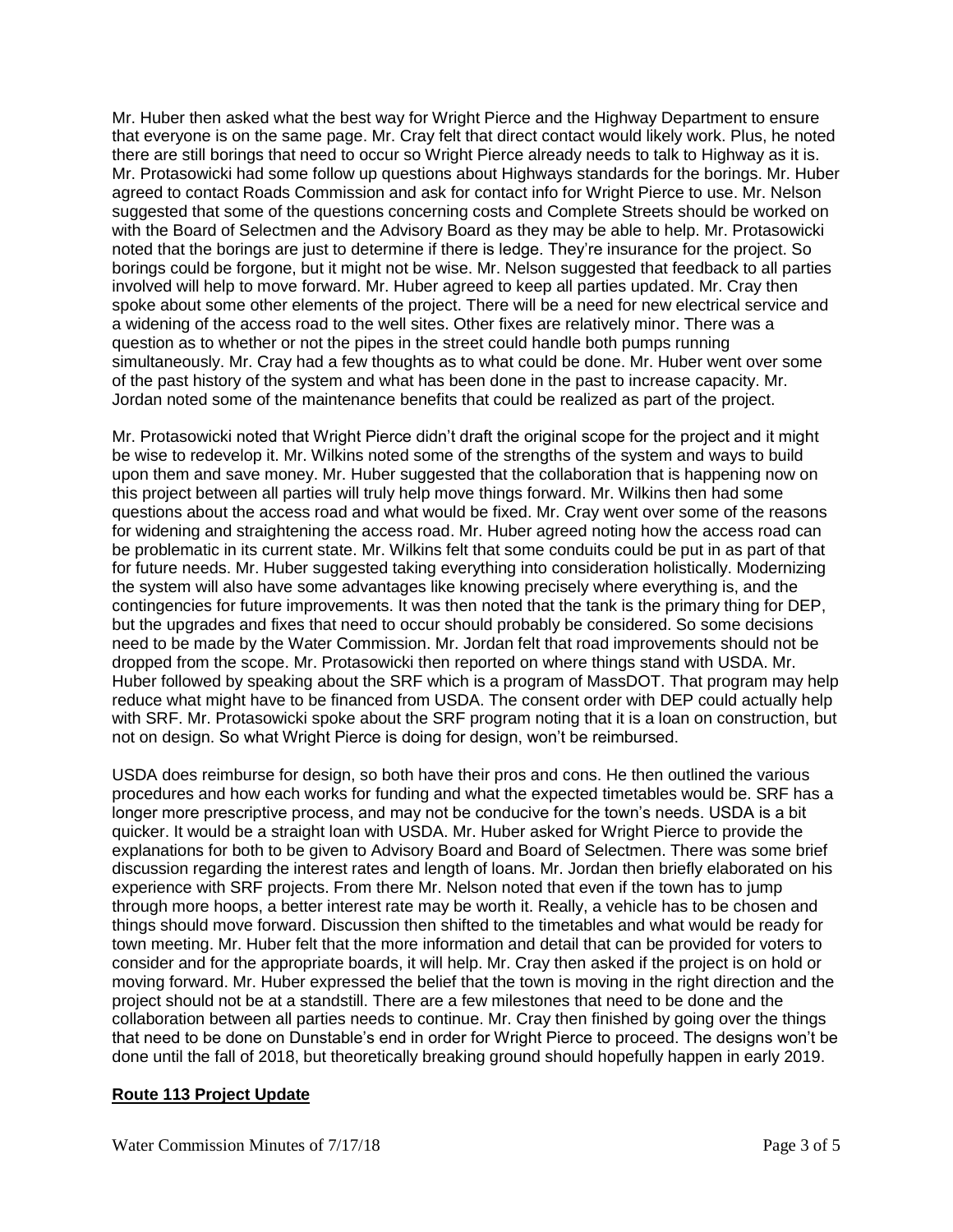Mr. Huber was unaware of where things stand with this project currently and stated he would meet with the Roads Commission to discuss the matter further.

## **Authorization of Accounts Payable & Payroll**

Mr. Huber started off by briefly outlining the bills he's signed for the department. These included bills for Wright Pierce, National Grid, and FM Generator. From there, Mr. Huber opened the floor to Ms. Leonard. Ms. Leonard began by noting the main issue for Water Department's budget is one with Personnel. The department was left with a line budget that was approved at the Annual Town Meeting. The budget should be bigger than the previous budgets in the past. She went over some of the different figures, specifically noting that in the past the Water Department's budget had \$19,000 for personnel. There are some holes in the department in FY19 which are mostly for clerical. Currently the Assistant to the Town Accountant is doing the billing and the Treasurer/Collector is collecting the payments. It has been proposed that a clerical position be restored to the department as it had in the past in Ms. Mann. The current proposal is to add hours to the hours that Assessors has, in order to establish a better position. The hours would then be added to the Assistant to the Accountant who is willing to take on Assessors and Water. Ms. Leonard then went over the hourly rates permitted under the Wage & Compensation Chart and the costs. It would likely involve close to 15 hours a week and a cost around \$15,000 to \$16,000 for FY19. Mr. Huber felt that the department definitely could use clerical support. There needs to be a person in the Town Hall for rate payers and other parties. This wouldn't be a big expense out of the budget. Otherwise the Commission is in agreement to the idea. The cost is sustainable to the department's budget. Ms. Leonard noted ways she can support the position given her own experience with water departments and touted the benefits of the position. She then went over some of DOR's concerns and needs for the budget. One of the things to consider for the budget is that the rates have been increased so; the money collected may come in lower than projected. She will also have to go over the budget further with Water Commission for building out the budget more. But a simple motion should cover the clerical.

A motion was made by Mr. Wilkins to accept and establish a position for clerical for the sum of \$15,500 out of the Water Departments budget. The motion was seconded by Mr. Huber and passed by majority vote.

#### **Minutes**

The Commission considered its minutes from June 26<sup>th</sup>, 2018. Seeing no necessary changes or modifications, the Commission proceeded with adopting them.

A motion was made by Mr. Wilkins to adopt the minutes of June  $26<sup>th</sup>$ , 2018. The motion was seconded by Mr. Huber and passed by majority vote.

## *Additional Topics Discussed Not Noted on the Agenda*

#### **14 Hillcrest Street**

The immediate problem of the leak has thankfully been resolved for the time being. But work still needs to be done. This prompted some discussion about the curb stop and what next steps should be taken to help resolve the issue permanently.

## **92 Pleasant Street**

A letter has been received from the owners of 92 Pleasant Street regarding the bill sent to them for water usage after a pipe burst during this past winter. The house was unoccupied and the situation was not discovered until late March. The bill is substantial given the fact that the pipe had been burst for some time by the time of discovery. The home owner is asking whether the bill may be relieved or forgiven in whole or in part given its sum and certain family circumstances relating to why the